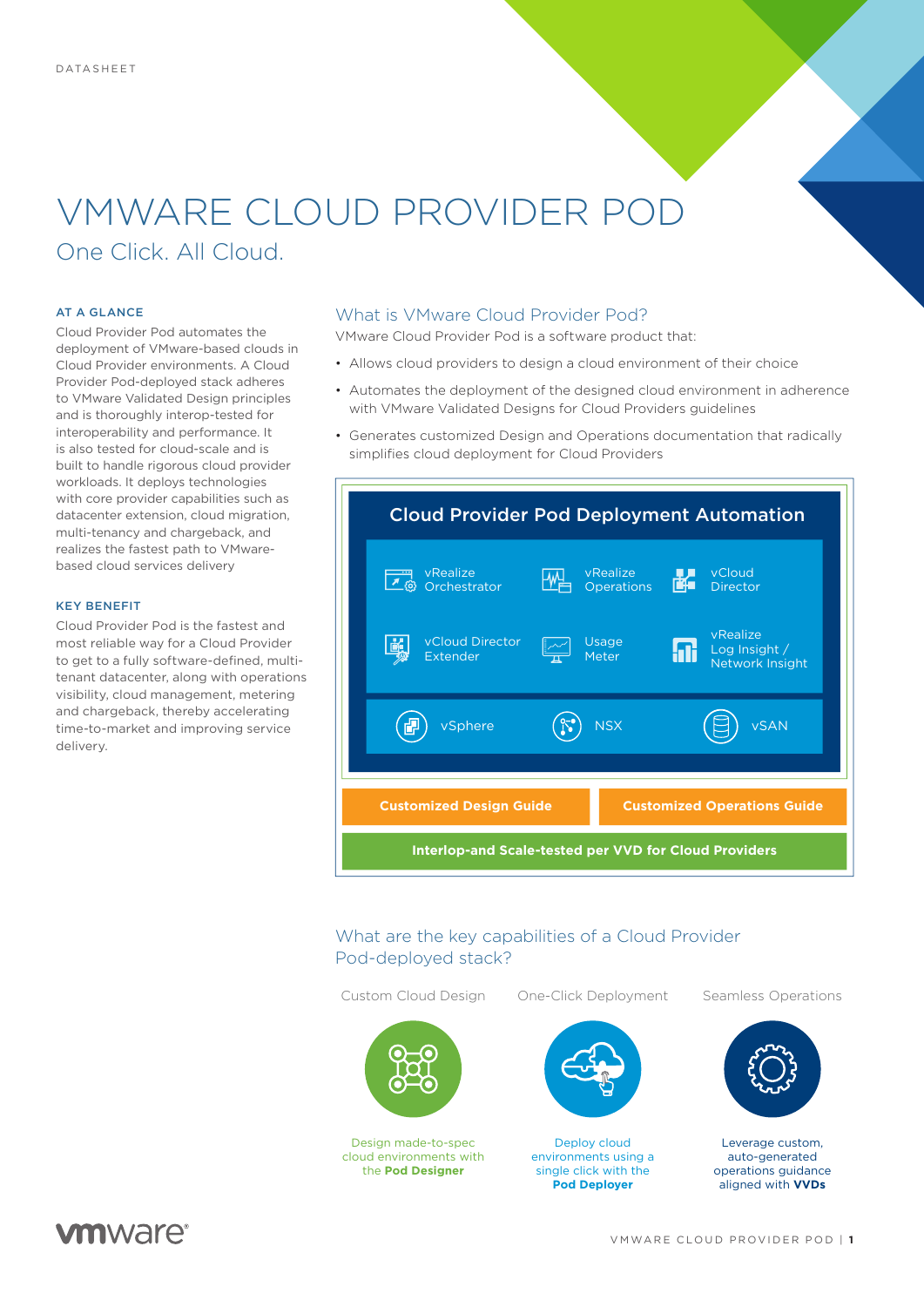

A Cloud Provider Pod-deployed stack facilitates

# What are the key diferentiators of VMware Cloud Provider Pod?

VMware Cloud Provider Pod differentiates itself from other offerings by enabling:

- Deployment automation of Greenfield vCloud Director-based cloud environments
- Interoperability, performance and scale based on VMware Validated Designs for Cloud Providers
- Comprehensive and customized design, deployment and operation guides

# Custom Cloud Designer

- Lets the Cloud Provider design a cloud to their spec
- Allows cherry-picking of feature sets and products
- Provides support for legacy storage

## Day-0 Automation of full Cloud Provider Stack

Automates deployment of:

- vSphere 6.5u2
- vSAN 6.6.1
- NSX 6.4.1
- vCloud Director 9.1.0.1
- vCloud Director Extender 1.0.1
- vRealize Orchestrator 7.4
- vRealize Operations 7.0
- vRealize Log Insight 4.6.1
- vRealize Network Insight 3.8
- Usage Meter 3.6.1

Version numbers subject to change with VMware Validated Designs for Cloud Providers, please refer to the release notes for the latest.

# Detailed Deployment and Operations Guidelines

Cloud Provider Pod generates custom documentation based on cloud design inputs that help the Cloud Provider deploy an interoperable and validated stack.

## Certified Interoperability and Scale per VMware Validated **Designs**

Cloud Provider Pod-generated documentation bears adherence to the latest VMware Validated Designs and is additionally scale-tested for Cloud Provider environments.

#### Multi-tenant, open, extensible Cloud

Deploys a multi-tenant, self-service Cloud environment that is open (REST APIs, CLI and Py SDK), extensible (UI-extensible, compliant with Ansible and Terraform), and has native integration with ecosystem partners (Data Protection from EMC Avamar).

# *m*nware